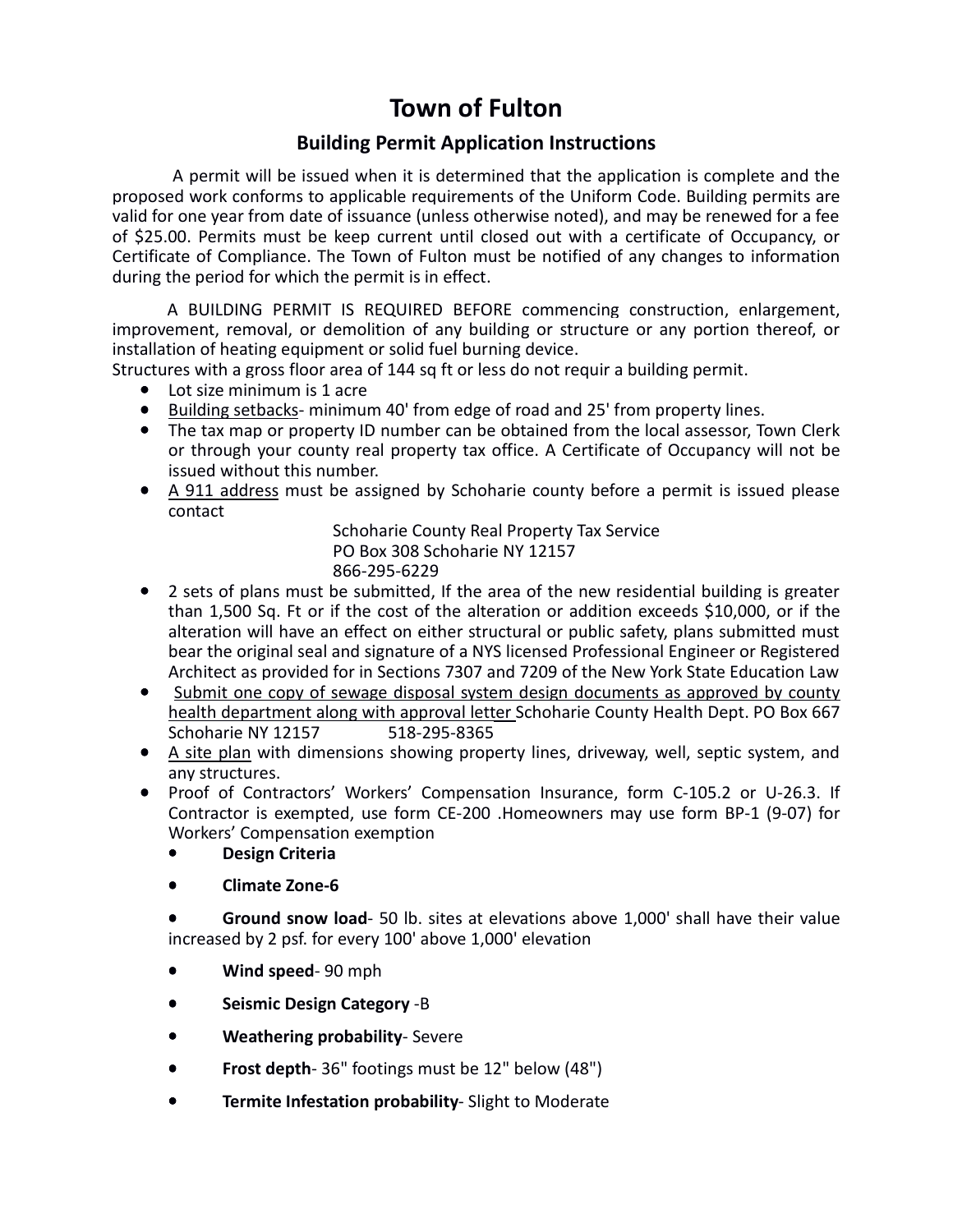## **Building Permit Application Instructions – Page 2**

- **Ice Barrier Underlayment Required** Yes
- **Flood Hazards** Yes
- **Building Setbacks** 40' from edge of road, 25' from property lines
- Undertaking activity that requires a building permit prior to obtaining such a permit is prohibited. This would be a violation, liable to a fine of not more than \$200 (two hundred) dollars for each day during which such violation continues.
- It is the Owners responsibility to give the Building Inspector at least 48 hrs. notice for inspections. If arrangements are not made it would constitute a violation, and a stop work order may be issued.

#### **INSPECTIONS**

- Work site prior to the issuance of a building permit
- Footing excavation, forms and reinforcement before concrete
- Foundation wall forms and reinforcement before concrete
- Foundation water proofing and drainage before backfill
- Rough framing
- Rough mechanical and plumbing (drain and supply lines must be pressure tested with water or air)
- $\bullet$  Electrical inspection by a 3<sup>rd</sup> party electrical inspector
- Fire resistance penetrations, and insulation before final covering
- Solid fuel burning heating appliances, chimneys, flues or gas vents
- Final inspection after all work has been completed